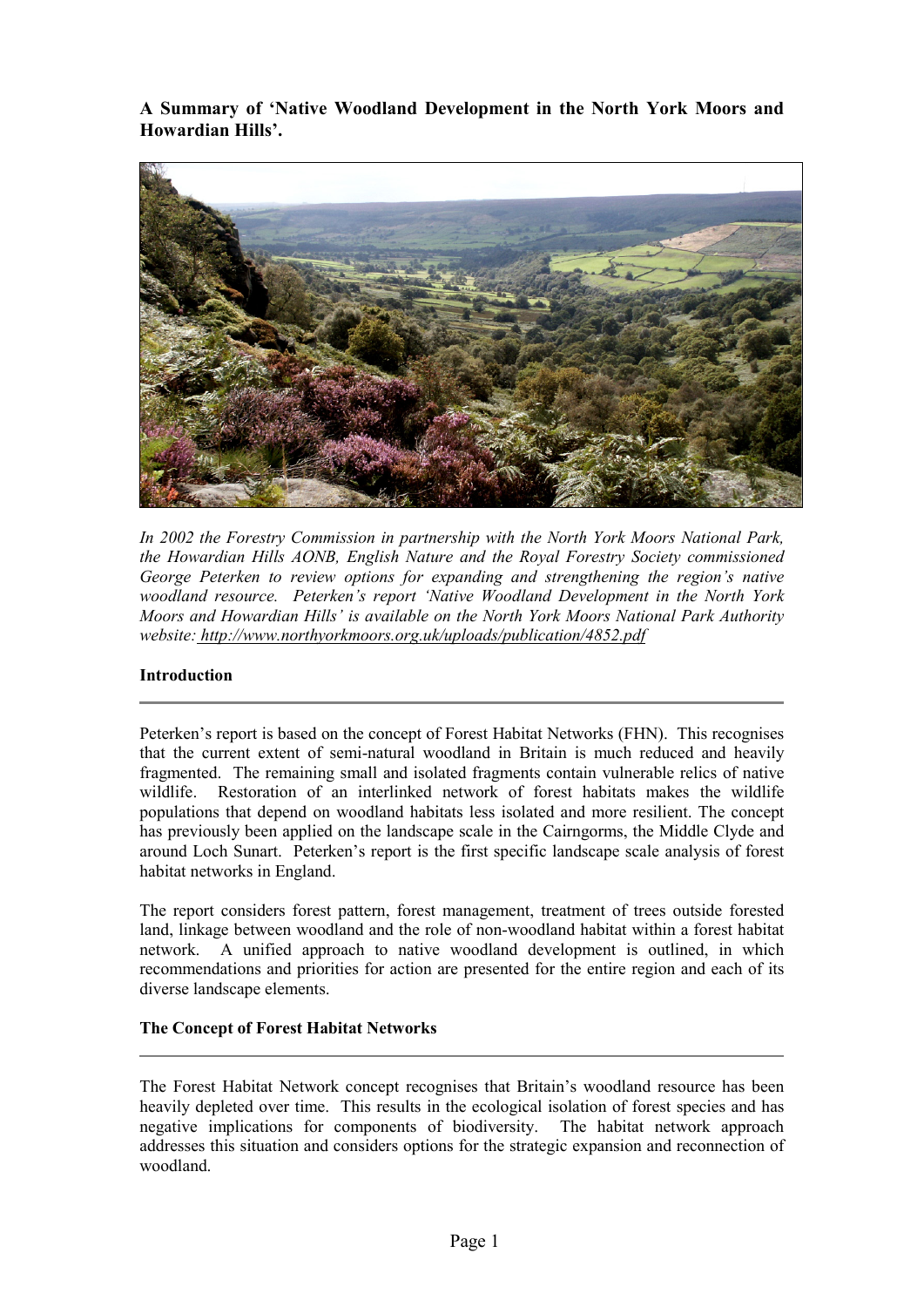Peterken outlines three main assumptions that underlie the concept of the forest habitat network;

- 1. Ecological isolation is severe and limiting for wildlife.
- 2. If more woodland were created and a network were to be generated, populations would expand, ranges would adjust to changing circumstances, and biodiversity would be more resilient.
- 3. Woodland expansion and greater species resilience is a positive development.

Existing ancient semi-natural woodlands are recognised as highly significant as they contain the range of woodland species expected to colonise and expand into a restored FHN. Many of these species are 'rare or localised, and a high proportion are poor colonists'. All ancient woods should therefore be retained and restored, and new woods created as expansions of existing woods.

Specific thresholds of woodland cover in the landscape are important in determining the ecological resilience of woodland habitat. Peterken suggests 'Ecological isolation is minimised when woodland cover exceeds 30% of the land area, edge habitats are maximised at about 50% cover, and from above 60% woods form the habitat matrix, within which other habitats take the form of nodes or islands'. Interior forest conditions only develop when 70- 80% cover and above is achieved. A size threshold of 30ha is important; woodland of this size is widely considered to be the smallest within which 'all growth stages of a natural forest are likely to be maintained in non-intervention reserves'. Between about 3ha and 30ha there is an increasing probability a wood will contain permanent and transitory open space and thus an increasing structural and species diversity.

Separation between woods is also an issue. Even poor colonists may be able to cross separations of 200m if semi-natural vegetation occupies the land between, but may be unable to jump gaps of 100m if the intervening land is cultivated. Peterken suggests that the most effective links are probably associated with watercourses. Riparian woodland forms a 'complex mosaic of different woodland types on irregular terrain, within which there are far fewer internal barriers than in wooded corridors that cut across the main topographical lines'.

Peterken proposes that within the FHN, 'forest' should be a patchwork of various habitats within a generally wooded matrix. This equates to the medieval pattern of land use where forests were made up of a patchwork of wooded and open semi-natural habitats. The idea that a multi-habitat matrix be part of the FHN is especially important where the rest of the landscape is intensively farmed. In the Howardian Hills and some peripheral parts of the North York Moors, open spaces within forests represent the best or only opportunity to maintain examples of semi-natural grassland.

# **Quantification of Land Types and Patterns**

In order to take account of the distinctive landscapes that occur across the North York Moors and Howardian Hills Peterken's analysis divides the area into six zones; these are based on geology, topography, drainage, and the pattern of woodland, farmland and land use. The landscape zones are comprised of; the moorland zone, the moorland valleys, the coastal plain and valleys, the western fringe, the southern hills and the Howardian Hills.

In order to assess landscape patterns in relation to the network thresholds outlined above, the landscape zones were quantified across the following parameters. Total forest cover, major forest types, size distribution of individual woods, origins of woods, and spatial relationships were calculated in each of the landscape zones. Of relevance for the multi-habitat FHN concept, the connectivity of woods with other semi-natural habitats was also assessed. This was very much lower in the Howardian Hills than in the North York Moors.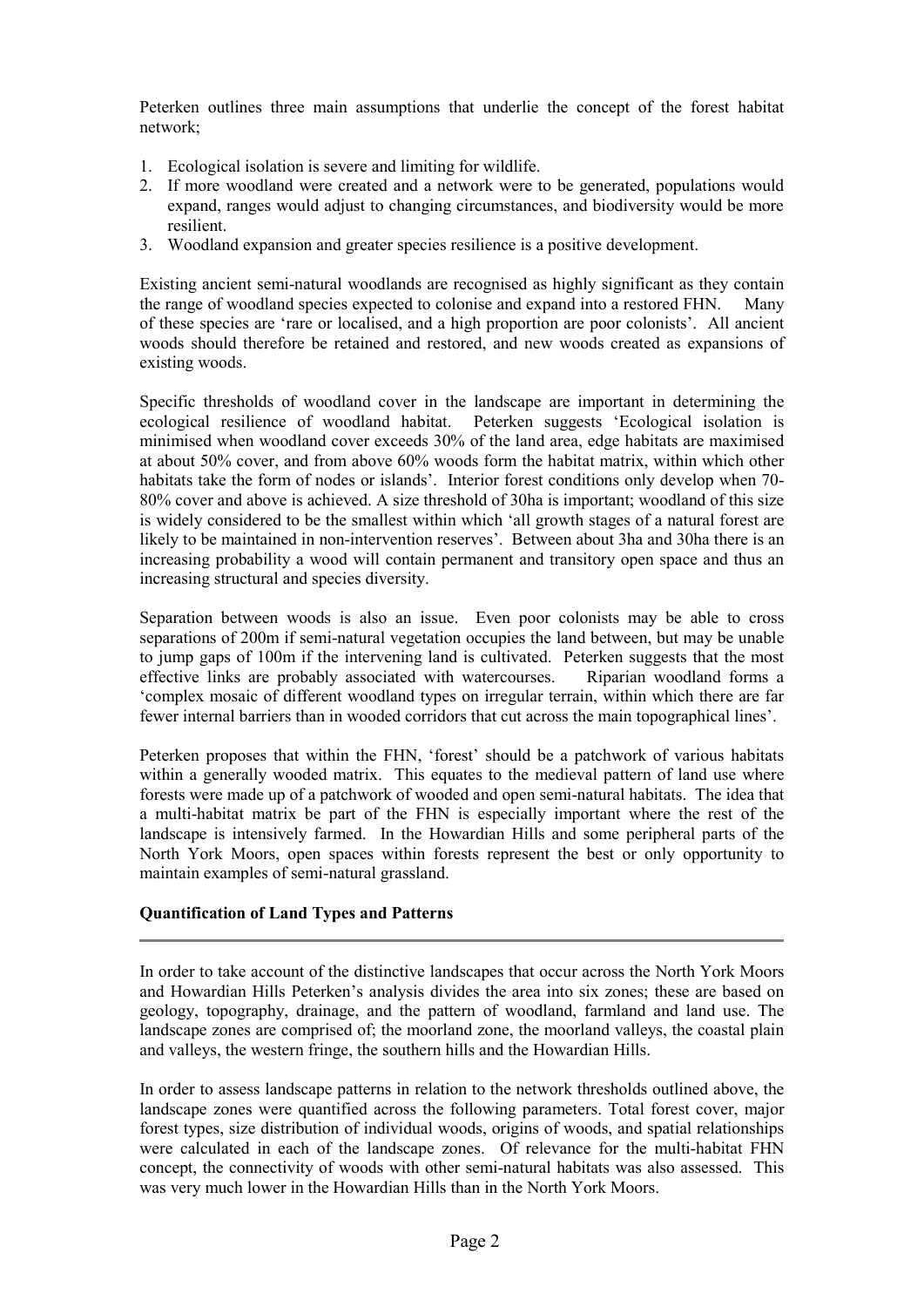### **Ecological Issues**

Peterken addresses a number of the issues that are relevant to the design and management of the forest habitat network. He suggests that the native status of tree species should be considered in terms of 'a spectrum of attributes'. The strictest definition is relevant in nature reserves and important ancient woodlands. In other situations the definition can be widened to recognise 'regionally native' species and 'site native' species. The definition can be widened further to accommodate those species introduced to the region but now naturalised and self supporting, some of which may have developed a land race genetically adapted to the region.

The same spectral approach can be applied to definitions of native woodland. Peterken provides the basis for a classification of native woodland within the North York Moors and Howardian Hills.

The age class structure of within forests and woodlands is another important consideration, as many woodland species are restricted by particular site conditions. Two specialist groups must be considered: (i) young-growth specialists and (ii) old-growth specialists. In order to maintain both groups of specialised species in a forest habitat network, stand types suitable for both groups must be provided. For individual woods or groups of woods the concept of a 'normal forest' should be applied; which requires all age classes well distributed throughout the area. Long rotation stands and minimum intervention stands should also be created.

## **Evaluation of Forest Pattern and Condition**

For each of the six landscape zones, Peterken analysed the existing pattern of forest type and condition against the criteria outlined for a Forest Habitat Network. This concentrated analysis identified the needs and priorities that form the basis of the report's recommendations.

As a whole, forests cover over 20% of the land area. This is high by national standards but 'significantly short of the 30% threshold' so important in effectively limiting ecological isolation. Furthermore the total forest cover conceals the strongly clustered distribution of the region's woodlands.

As a result there is a need to target new woodland and specific management interventions to those districts and locations where it will be most beneficial. The degree to which forested ground can be connected is inevitably limited, e.g. by the moorland core, but the links between unwooded semi-natural habitats and forested ground are generally exceptionally good.

### **Developing a Forest Habitat Network in the North York Moors and Howardian Hills**

The measures required to facilitate the development of a forest habitat network in the North York Moors and Howardian Hills are summarised as; creating new native woodland, diversifying homogenous plantations, managing ancient semi natural and native woodland, enhancing the quality of non-forest habitat for forest species, limiting biotic damage and developing linkage with the surrounding district.

Location specific recommendations for increasing the area of native woodland outside plantations are provided together with more general management strategies. Suggested establishment techniques include the use of both planting and natural regeneration to achieve